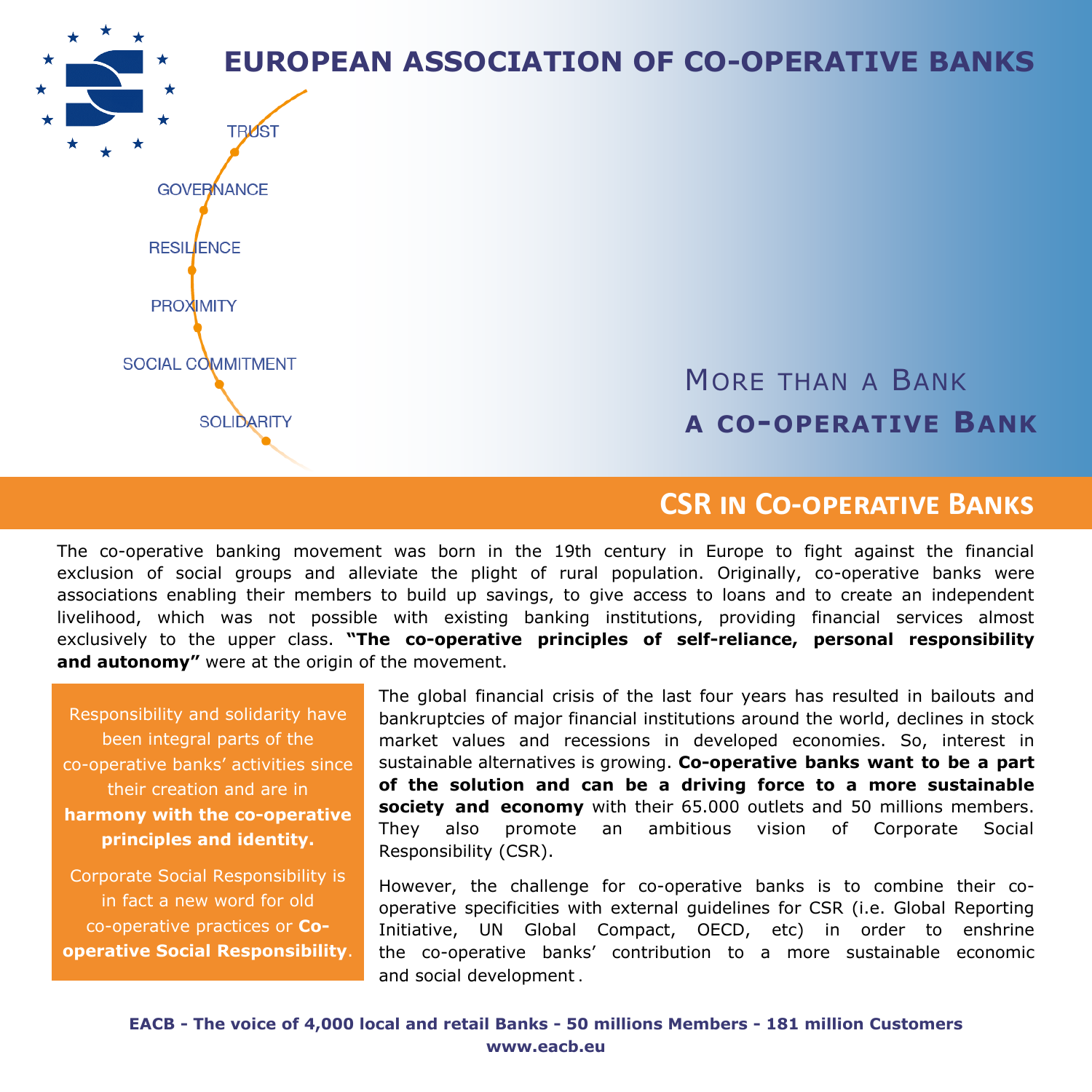# **1. CO-OPERATIVE GOVERNANCE**

**Our banks are co-operative.** What does it mean? Our enterprises are effectively **owned and controlled by their local members.** Members actively participate in setting their policies and making decisions according to the **funding principle "1 person = 1 vote".** 

Co-operative enterprises are accountable to members, not to shareholders.

"Co-operatives play a key role in the structure and dynamism of the economy. Moreover, they offer their members unique solidarity mechanisms, creating solid ownership structures conducive to a strong group ethos, shareholding and long-term investments." Communication from the European Commission: "Towards a Single Market Act – for a highly competitive social market economy" 10/2010.



## **2. CONCERN FOR COMMUNITIES AND ENGAGEMENT IN LOCAL ECONOMIES**

Thanks to our dense networks of branches, we reach the most remote areas in Europe. Through our members, we are **locally rooted** and integral part of the community. We understand our customers and speak their language. Our banks are dedicated to **sustain the real economy**  by creating and fostering local jobs, accompanying key territory actors and giving local communities the means for their own social and economic development.

**Co-operative banks** play a key role in local development:

- We animate local economy with a social role
- 65,000 local outlets with dense presence in remote areas
- 1/3 market share in SME financing & 20 % ATM market share

"Since most of co-operative banks activity is run at the local level, their widespread local agencies allow retails activities for local communities which couldn't be served otherwise.

Europe needs an accountable and solid set of banks, well capitalized and well connected to the regions, to the economic tissue and to the real economy.

This is the way to ensure a balanced and diverse banking sector and macroeconomic stability. In this respect co-operative banks have a fundamental role to play."

Giovanni Pittella, Vice-President of the European Parliament, "Stakeholders views on co-operative banks", 2010.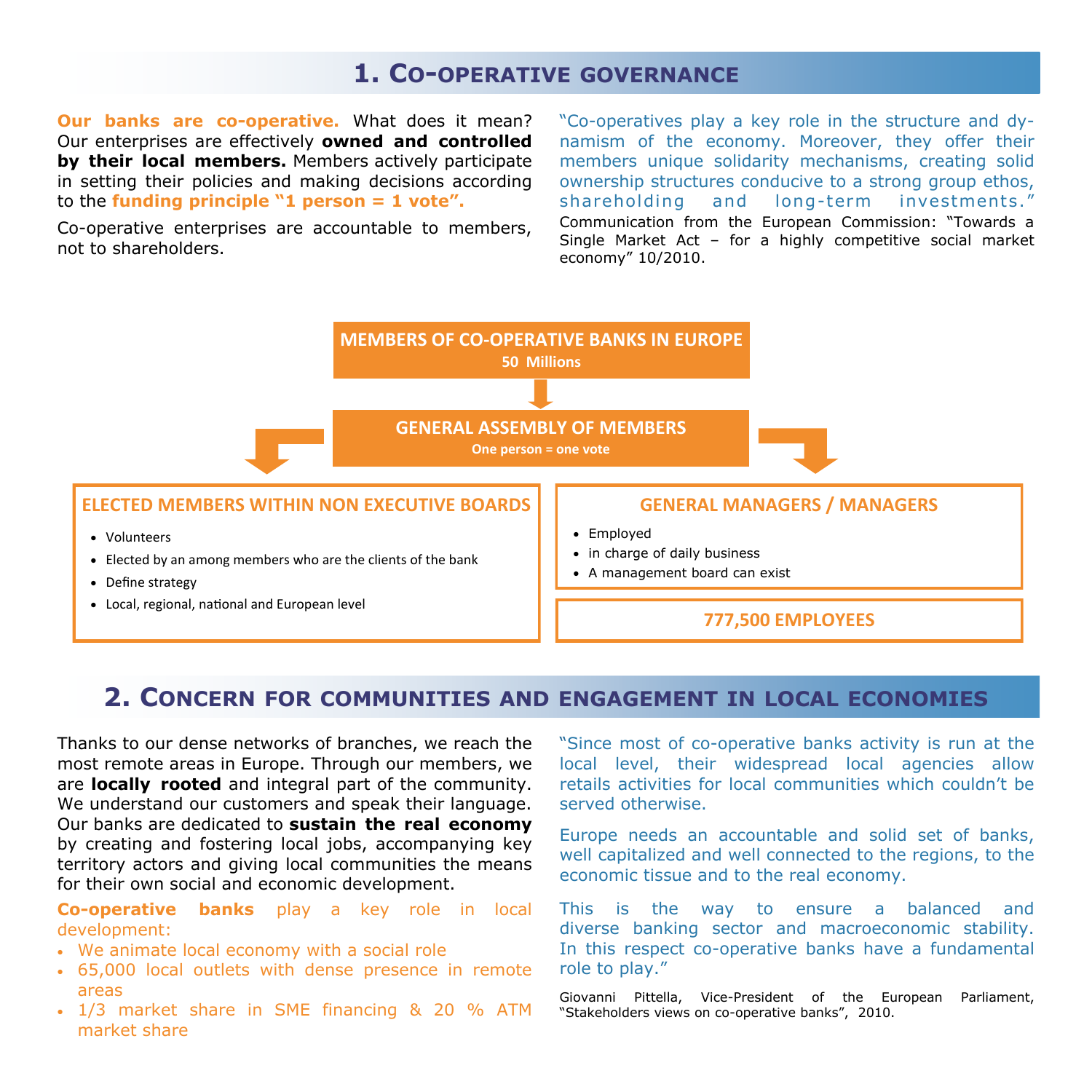## **3. ENCOURAGING ECONOMIC AND ENVIRONMENTAL SUSTAINABILITY**

Making human beings a central concern, pursuing their goals in a **responsible** way and promoting mutual support are co-operative banks' founding principles.

These principles are enshrined in the solidarity and proximity values that are applied on a daily basis in response to ecological, social and society-wide challenges, for which we are all collectively responsible.

In a sustainable approach, the co-operative banking model is based on **maximising members value** in a long-term relationship rather than on short term profit maximization.

**Co-operative banks** are a key player in the area of Socially Responsible Investment (SRI) products. Green finance is increasingly gaining importance and a variety of investment solutions allow the customers of co-operative banks to contribute to the preservation of the environment.

"The co-operative model of enterprise is a sustainable form of enterprise able to withstand crisis, maintaining the livelihoods of the communities in which they operate." It is "a means to address the current crisis and avert future crisis."

International Labour Organisation (ILO) - Report "Resilience of the Co-operative Business Model in Times of Crisis" (2009).

# **4. SOLIDARITY AND SOCIAL COMMITMENT**

Co-operative banks foster **self-help, responsibility and solidarity.** They emphasize the common good of society. They were historically founded as an innovative answer to unequal access to financial services and the principle of mutualisation was a mean to emancipation.

**Co-operative banks** are significant actors for microcredit in Europe, providing loans to persons and small companies that would otherwise be financially excluded. They are engaged in founding local organizations and projects and take responsibility for the society and environment that they are active in. In general, they strive to provide inclusive services to the more vulnerable segments of the population.

"There is a lot to say about the banking sector. There are co-operative banks and their stakeholders are doing well despite the current difficult economic situation.

Co-operative banks aim for the common good of society, for the real economy. They are also active in the microcredit field."

Marc Tarabella, Member of the European Parliament, Committee on Agriculture and Rural Development (Conference Social Business, 2011).

### **5. PROMOTING KNOWLEDGE AND SKILLS**

We encourage training, knowledge and skills in line with the co-operative principle that "**co-operatives provide education and training for their members, elected representatives, managers and employees** so they can contribute effectively to the development of their co-operatives". Our banks inform the general public particularly young people and opinion leaders - about the nature and benefits of co-operation.

**Co-operative banks** are providing training programmes to their members, their voluntary representatives and managers of local and regional banks.

This is crucial for an effective governance function, in particular following the crisis due to their role in risk management and development of the banks.

Co-operative banks are engaged in educating their staff. They devote in average 3% of the payroll to trainings.

"Co-operatives provide young people with opportunities to create their own businesses, work with enterprises that are value based, flexible and that provide as a rule skills training for members and employees."

ILO COOP message brought to the Youth Employment Forum held at ILO headquarters in Geneva, 23-25 May 2012.